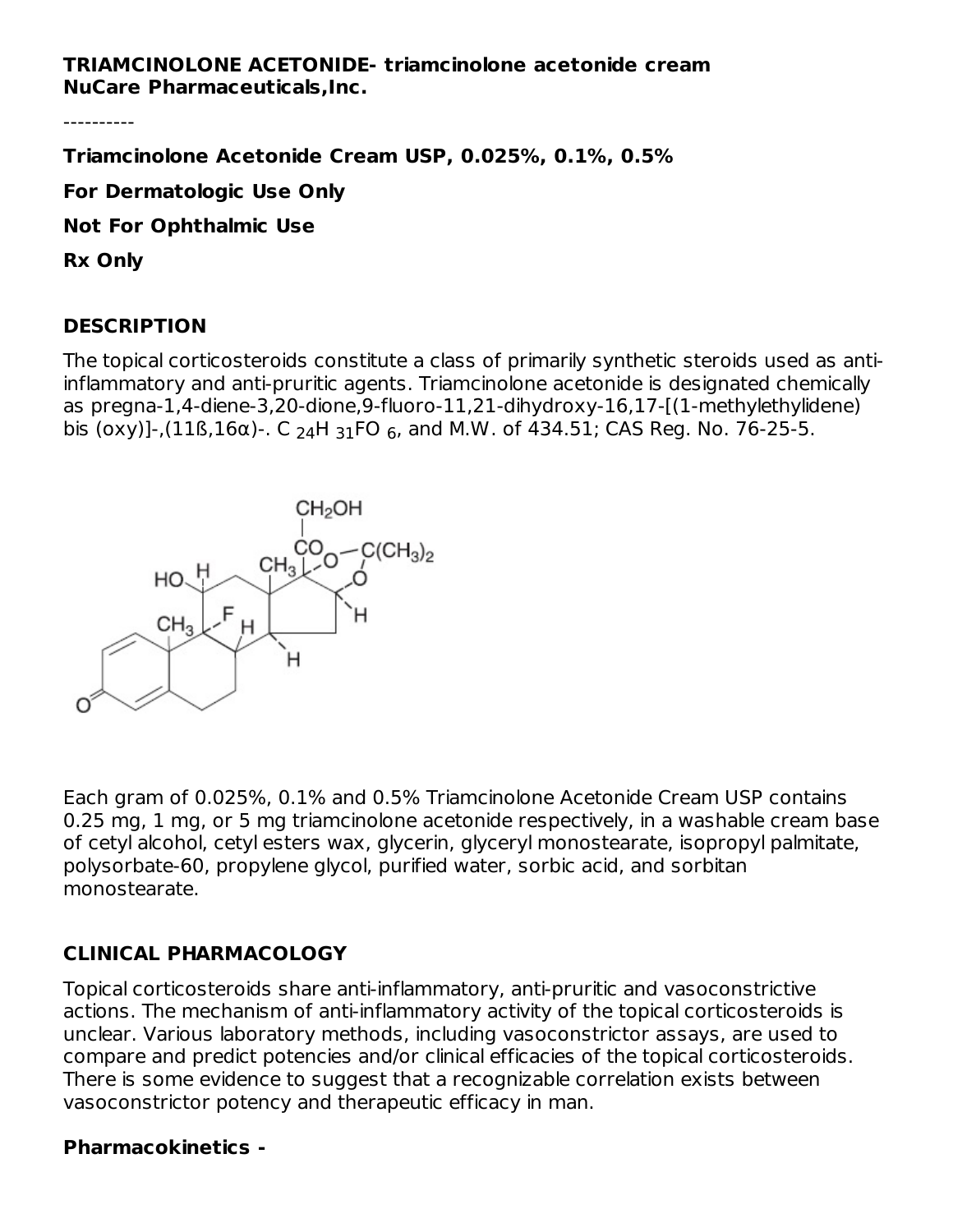The extent of percutaneous absorption of topical corticosteroids is determined by many factors including the vehicle, the integrity of the epidermal barrier, and the use of occlusive dressings. Topical corticosteroids can be absorbed from normal intact skin. Inflammation and/or other disease processes in the skin increase percutaneous absorption. Occlusive dressings substantially increase the percutaneous absorption of topical corticosteroids. Thus, occlusive dressings may be a valuable therapeutic adjunct for treatment of resistant dermatoses (see **DOSAGE AND ADMINISTRATION**). Once absorbed through the skin, topical corticosteroids are handled through pharmacokinetic pathways similar to systemically administered corticosteroids. Corticosteroids are bound to plasma proteins in varying degrees. Corticosteroids are metabolized primarily in the liver and are then excreted by the kidneys. Some of the topical corticosteroids and their metabolites are also excreted into the bile.

## **INDICATIONS AND USAGE**

Topical corticosteroids are indicated for the relief of the inflammatory and pruritic manifestations of corticosteroid-responsive dermatoses.

## **CONTRAINDICATIONS**

Topical corticosteroids are contraindicated in those patients with a history of hypersensitivity to any of the components of the preparations.

# **PRECAUTIONS**

## **General -**

Systemic absorption of topical corticosteroids has produced reversible hypothalamicpituitary-adrenal (HPA) axis suppression, manifestations of Cushing's syndrome, hyperglycemia, and glucosuria in some patients.

Conditions which augment systemic absorption include the application of the more potent steroids, use over large surface areas, prolonged use, and the addition of occlusive dressings. Therefore, patients receiving a large dose of a potent topical steroid applied to a large surface area or under an occlusive dressing should be evaluated periodically for evidence of HPA axis suppression by using the urinary free cortisol and ACTH stimulation tests. If HPA axis suppression is noted, an attempt should be made to withdraw the drug, to reduce the frequency of application, or to substitute a less potent steroid.

Recovery of HPA axis function is generally prompt and complete upon discontinuation of the drug. Infrequently, signs and symptoms of steroid withdrawal may occur, requiring supplemental systemic corticosteroids. Children may absorb proportionally larger amounts of topical corticosteroids and thus be more susceptible to systemic toxicity (see **PRECAUTIONS-Pediatric Use**).

If irritation develops, topical corticosteroids should be discontinued and appropriate therapy instituted. In the presence of dermatological infections, the use of an appropriate antifungal or antibacterial agent should be instituted. If a favorable response does not occur promptly, the corticosteroid should be discontinued until the infection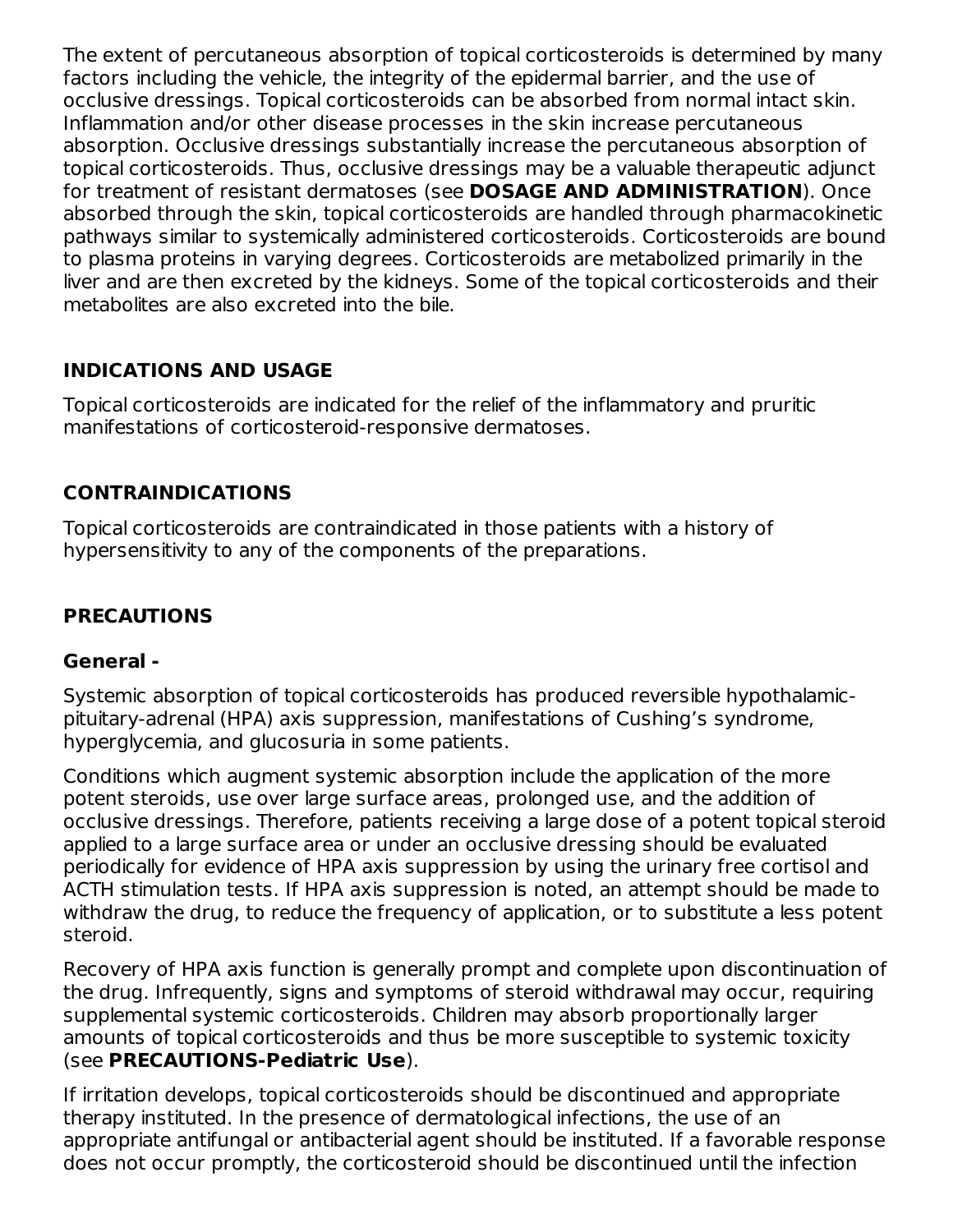has been adequately controlled.

# **Information for Patients**

Patients using topical corticosteroids should receive the following information and instructions:

- 1. This medication is to be used as directed by the physician. It is for external use only. Avoid contact with the eyes.
- 2. Patients should be advised not to use this medication for any disorder other than for which it was prescribed.
- 3. The treated skin area should not be bandaged or otherwise covered or wrapped as to be occlusive unless directed by the physician.
- 4. Patients should report any signs of local adverse reactions especially under occlusive dressing.
- 5. Parents of pediatric patients should be advised not to use tight-fitting diapers or plastic pants on a child being treated in the diaper area, as these garments may constitute occlusive dressings.

## **Laboratory Tests**

The following tests may be helpful in evaluating the HPA axis suppression:

urinary free cortisol test

ACTH stimulation test

# **Carcinogenesis, Mutagenesis, Impairment of Fertility -**

Long-term animal studies have not been performed to evaluate the carcinogenic potential or the effect on fertility of topical corticosteroids. Studies to determine mutagenicity with prednisolone and hydrocortisone have had negative results.

## **Pregnancy:**

Teratogenic Effects:

# **Pregnancy Category C -**

Corticosteroids are generally teratogenic in laboratory animals when administered systemically at relatively low dosage levels. The more potent corticosteroids have been shown to be teratogenic after dermal application in laboratory animals. There are no adequate and well-controlled studies in pregnant women on the teratogenic effects from topically applied corticosteroids. Therefore, topical corticosteroids should be used during pregnancy only if the potential benefit justifies the potential risk to the fetus. Drugs of this class should not be used extensively on pregnant patients, in large amounts, or for prolonged periods of time.

## **Nursing Mothers -**

It is not known whether topical administration of corticosteroids could result in sufficient systemic absorption to produce detectable quantities in breast milk. Systemically administered corticosteroids are secreted into breast milk in quantities not likely to have a deleterious effect on the infant. Nevertheless, caution should be exercised when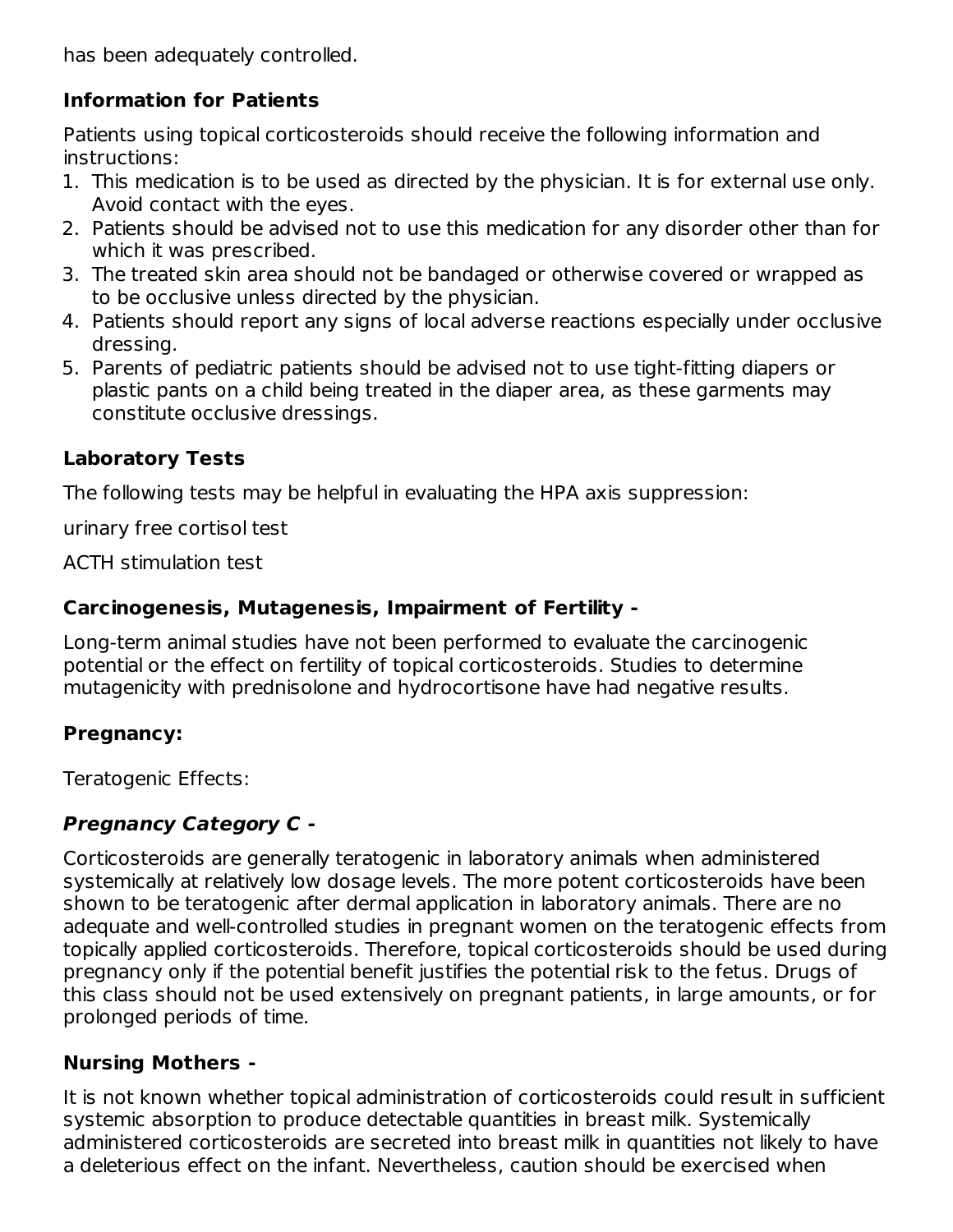topical corticosteroids are administered to a nursing woman.

### **Pediatric Use -**

Pediatric patients may demonstrate greater susceptibility to topical corticosteroidinduced HPA axis suppression and Cushing's syndrome than mature patients because of a larger skin surface area to body weight ratio.

Hypothalamic-pituitary-adrenal (HPA) axis suppression, Cushing's syndrome, and intracranial hypertension have been reported in children receiving topical corticosteroids. Manifestations of adrenal suppression in children include linear growth retardation, delayed weight gain, low plasma cortisol levels, and absence of response to ACTH stimulation. Manifestations of intracranial hypertension include bulging fontanelles, headaches, and bilateral papilledema.

Administration of topical corticosteroids to children should be limited to the least amount compatible with an effective therapeutic regimen. Chronic corticosteroid therapy may interfere with the growth and development of children.

## **ADVERSE REACTIONS**

The following local adverse reactions are reported infrequently with topical corticosteroids, but may occur more frequently with the use of occlusive dressings. These reactions are listed in an approximate decreasing order of occurrence: burning, itching, irritation, dryness, folliculitis, hypertrichosis, acneiform eruptions, hypopigmentation, perioral dermatitis, allergic contact dermatitis, maceration of the skin, secondary infection, skin atrophy, striae and miliaria.

## **OVERDOSAGE**

Topically applied corticosteroids can be absorbed in sufficient amounts to produce systemic effects (see **PRECAUTIONS**).

## **DOSAGE AND ADMINISTRATION**

Topical corticosteroids are generally applied to the affected area as a thin film from two to four times daily depending on the severity of the condition.

Occlusive dressing may be used for the management of psoriasis or recalcitrant conditions. If an infection develops, the use of occlusive dressing should be discontinued and appropriate antimicrobial therapy instituted.

## **HOW SUPPLIED**

Triamcinolone Acetonide Cream USP, 0.025% is available as follows:

NDC 68071-4561-8 BOX OF 80g

## **STORAGE**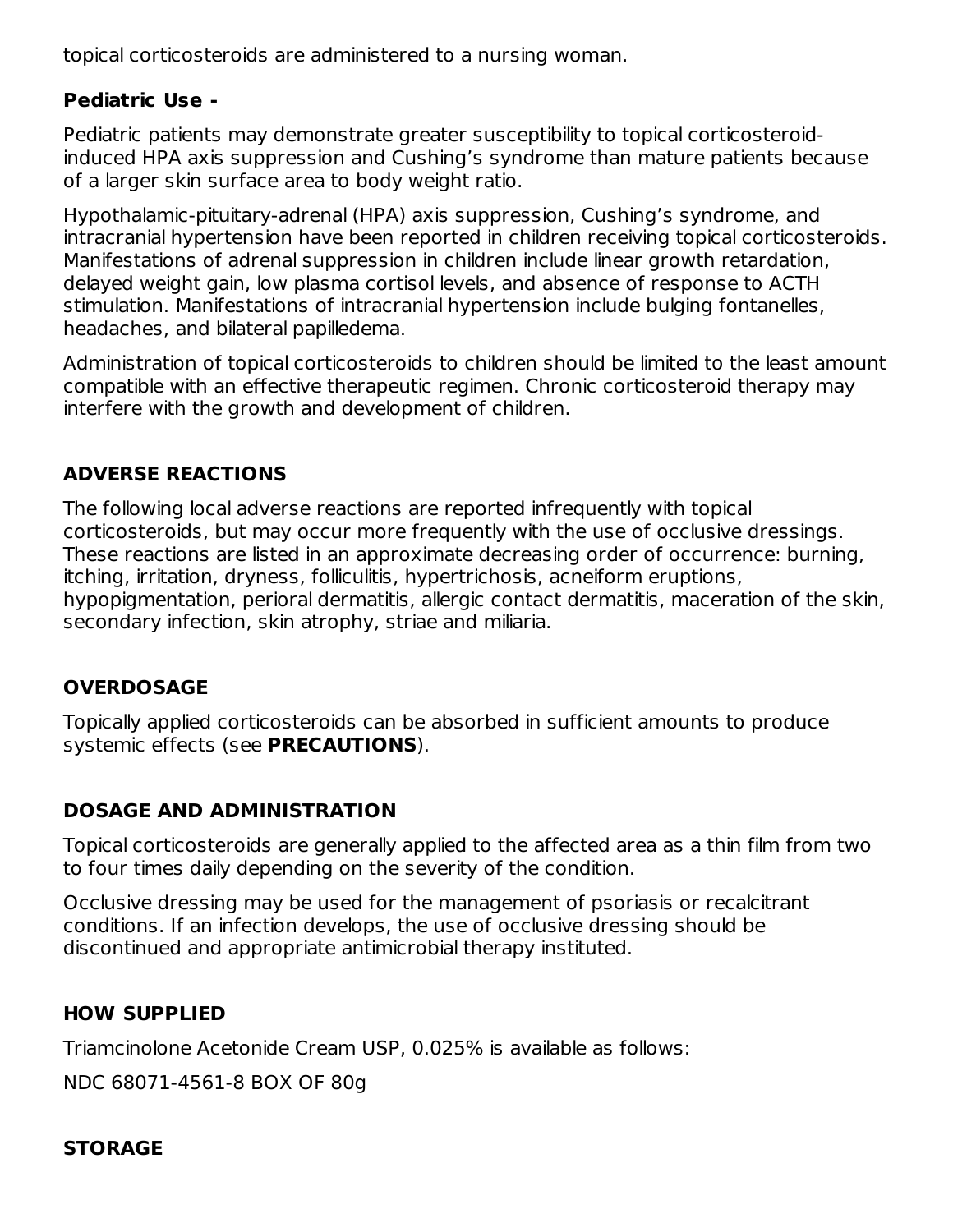Store at 20-25°C (68-77°F) [see USP Controlled Room Temperature].

Manufactured By Perrigo

Bronx, NY 10457

Distributed By Perrigo

Allegan, MI 49010 • www.perrigo.com

Rev 08-15

: 4B400 RC JX1

## **Principal Display Panel - 0.025% Carton**



# **TRIAMCINOLONE ACETONIDE**

triamcinolone acetonide cream

| <b>Product Information</b>                                                                       |                                          |                                      |                                          |                           |                      |  |
|--------------------------------------------------------------------------------------------------|------------------------------------------|--------------------------------------|------------------------------------------|---------------------------|----------------------|--|
| <b>Product Type</b>                                                                              | <b>HUMAN PRESCRIPTION</b><br><b>DRUG</b> | <b>Item Code</b><br>063)<br>(Source) |                                          | NDC:68071-4561(NDC:45802- |                      |  |
| <b>Route of Administration</b>                                                                   | <b>TOPICAL</b>                           |                                      |                                          |                           |                      |  |
|                                                                                                  |                                          |                                      |                                          |                           |                      |  |
| <b>Active Ingredient/Active Moiety</b>                                                           |                                          |                                      |                                          |                           |                      |  |
| <b>Basis of Strength Strength</b><br><b>Ingredient Name</b>                                      |                                          |                                      |                                          |                           |                      |  |
| <b>TRIAMCINOLONE ACETONIDE (UNII: F446C597KA) (TRIAMCINOLONE ACETONIDE</b><br>- UNII:F446C597KA) |                                          |                                      | <b>TRIAMCINOLONE</b><br><b>ACETONIDE</b> |                           | $0.25$ mg<br>in $1q$ |  |
|                                                                                                  |                                          |                                      |                                          |                           |                      |  |
| <b>Inactive Ingredients</b>                                                                      |                                          |                                      |                                          |                           |                      |  |
| Ingredient Name                                                                                  |                                          |                                      |                                          |                           | <b>Strength</b>      |  |
|                                                                                                  |                                          |                                      |                                          |                           |                      |  |